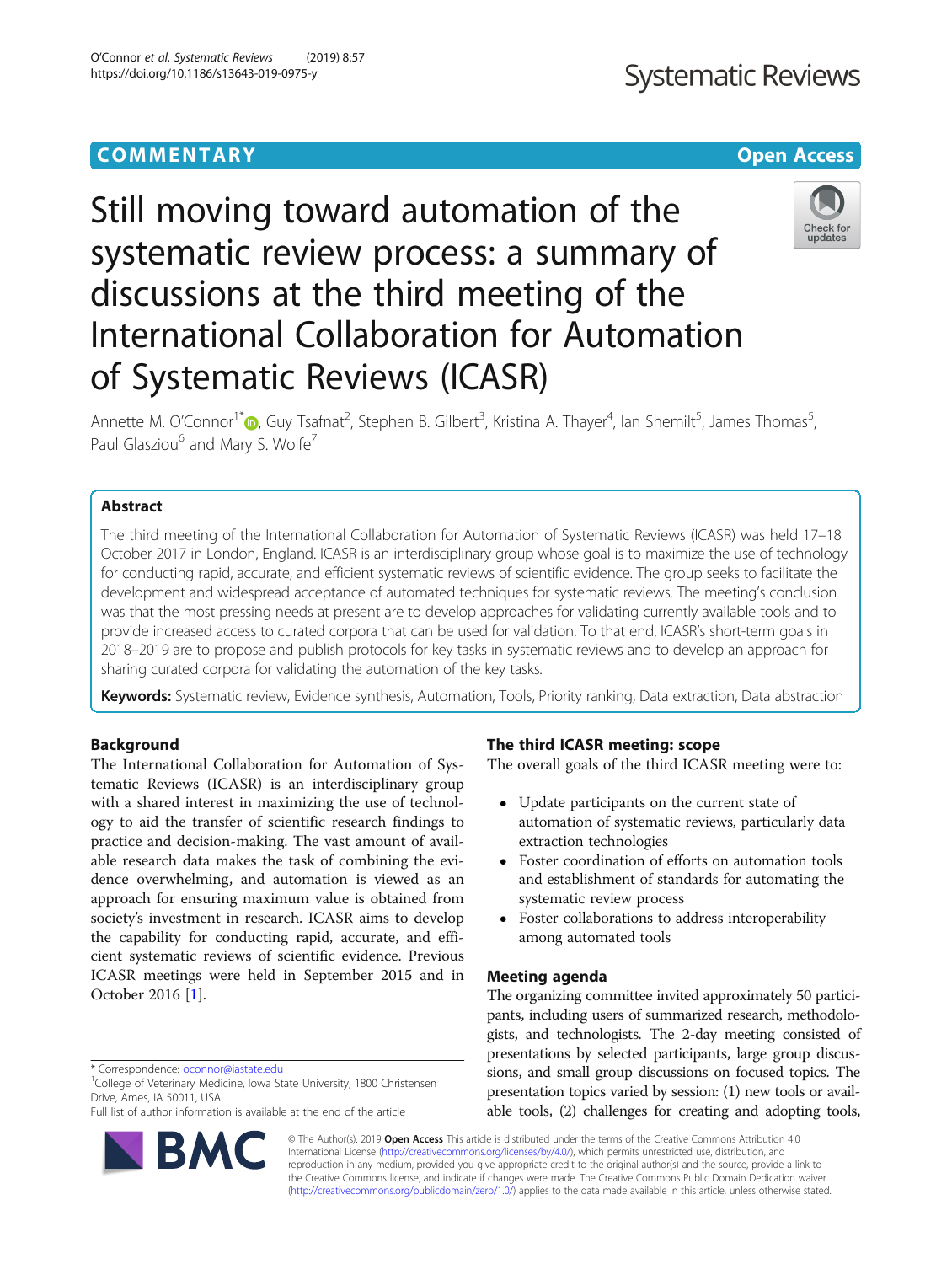and (3) potential solutions for barriers to the uptake and acceptance of automation.

# Common themes that emerged during the meeting

Three common themes emerged during the meeting:

- The available set of tools is growing, as are the available datasets
- Creating workflows with the available tools and future tools remains an unsolved issue
- Approaches to gaining acceptance for tools need to be more formalized

## The set of automated tools is growing

The discussions highlighted the increased availability of tools directly related to systematic reviews or repurposed for systematic reviews. Many communities are working on approaches for transferring published scientific findings to users that include clinicians, reviewers, guideline developers, software engineers, and computation linguistics. Many of the technical issues are similar and involve numerous subtasks not unique to systematic reviews, such as conversion of portable document format (PDF) files into raw text files and recognition of data presented in figures and tables. Other available tools are designed more specifically for systematic reviews, such as tools to recognize randomized controlled trials (RCTs), assess the risk of bias in RCTs, and identify and extract relevant studies from citation databases. The SR Toolbox website $1$  summarizes the tools available for systematic reviewers [\[2](#page-4-0)].

To highlight the diversity of tasks being developed and the groups working to develop tools, several presenters discussed their innovations. Those tools included:

- Metta, a metasearch engine used at the earliest stage of a systematic review [\[3](#page-4-0)], is designed for high-recall search and retrieval of records across five databases including PubMed, Embase, CINAHL, PsycINFO, and Cochrane Central Register of Controlled Trials. Several groups are simultaneously working on approaches for identifying RCTs using Metta, although Metta is not specific for RCTs. The group developing Metta also has an "RCT tagger" [\[4](#page-4-0), [5](#page-4-0)].
- Cochrane Crowd is another approach for identifying RCTs that uses crowdsourcing. Approximately 1.5 million classifications of bibliographic records have been recorded, which represent the screening of more than 450,000 citations.

Most RCT identification tools use only the abstract and title for classification. Screening of full text represents a far more significant challenge, due to difficulties in processing PDF into text and the need to accommodate the larger variation of linguistic data in a full article. The meeting presentations, however, indicated that automated approaches for identifying RCTs with human study subjects are available and soon could be integrated into systematic review workflows. Discussion about automated approaches for recognizing other study designs was minimal.

Several groups are working on the creation of automated writing tools. The SEED (Systematic EvidEnce Disseminator) system  $[6]$  $[6]$ , RevManHAL,<sup>2</sup> and Trip Autosynthesis $3, 4$  are examples of systematic review-specific tools. Reproducible research approaches that are agnostic to the application, such as knitr [\[7](#page-4-0)], are already available for publishing systematic reviews and can increase the pace of updating reviews.

Several groups also mentioned the availability of datasets for others to use. HAWC (Health Assessment Workspace Collaborative) is a content management tool used for manual data extraction.<sup>5</sup> This open-source software is used by the US National Institute of Environmental Health Sciences (NIEHS), US Environmental Protection Agency (EPA), and others. Although over 3400 studies with extracted data are available within HAWC, no direct links from the extracted data to the PDF files are included. An annotated set of data from the Cochrane Schizophrenia Group is also available, which includes the location of the information in the PDF file.<sup>6</sup>

## Creating a workflow with the available tools

A major issue participants identified was creating a feasible workflow for combining the tools into an information pipeline. For some systematic review groups, developing a pipeline tailored explicitly for the group's needs appears workable; for example, the Cochrane pipeline includes a tool for identifying RCTs. Such a tool, however, is of less utility to groups seeking to incorporate data from different study designs; for example, from experimental studies in animals, non-randomized trials, observational studies, or diagnostic test evaluations. Systematic review teams share a critical need to have greater interoperability among tools to cover more phases of the systematic review, although certain applications might need to be highly tailored to specific content areas.

The discussion about linking tools focused on two main themes: how to link tools and integrate them efficiently into the workflow. Regarding how to link tools, the debate continues about how best to create APIs (application programming interfaces) to enable users of different tools to exchange data. Just as most web browsers have APIs to display multiple image formats (such as GIF, JPG, PNG), systematic review tools ideally would support multiple formats of data exchange. Standardizing data formats, as the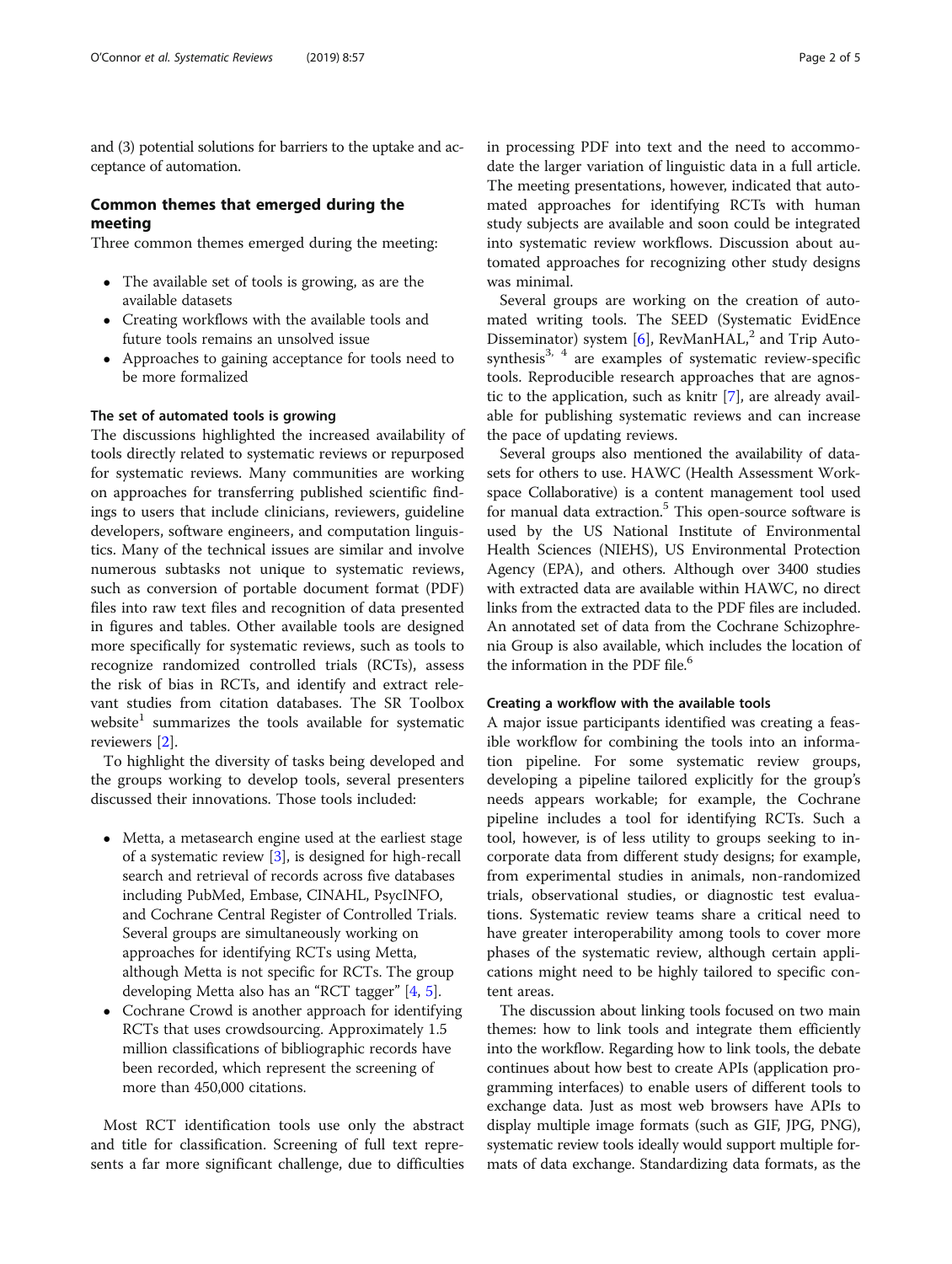image community has, however, remains a need. The API discussion included a specified API system for systematic reviews called Piano, which follows ICASR's Vienna Principles, facilitates interoperability among existing and de novo task-specific tools, and implements flexible, reproducible, and transparent workflows. The workflow was demonstrated with five tools that automated a systematic review on recurrence of heart failure after stent implementation. The participants emphasized the importance of ensuring that, as a first step, automation tools provide APIs, even without standardization, and that best practice is achieved for task-specific datasets so that they can be shared with tool developers. Many previously developed tools lack an articulated vision for integration into workflows, which wastes time and resources. Tools developed without consideration of workflow integration are more likely to wither after development or have their adoption delayed.

## Approaches to gaining acceptance for tools

A significant topic of discussion was how to encourage uptake of automated tools. Clearly, substantial barriers remain. Some barriers relate to general skepticism toward machine-assisted tasks. Such barriers might be corrected if the systematic review community had a broader understanding about what "machine-assisted" means. Increasing the knowledge of the various roles automation might play in systematic reviews likely would increase trust. For example, external stakeholders might believe the current vision is automated reviews devoid of valuable human control and input, that is, a general autonomous artificial intelligence system. That view, however, was neither represented nor sanctioned at the meeting. Therefore, improving the terminology associated with systematic review automation to reflect the goal more accurately is likely valuable. For example, the terms "machine-assisted," "computer-assisted," and "computer-supported" more accurately reflect the plausible path over the next decade.

Further, accounting for theories of diffusion or adoption of innovations [\[8](#page-4-0), [9](#page-4-0)] was considered important. Knowledge of these theories would enable ICASR to target efforts more efficiently and lead to greater acceptance. Considerations include:

- The need to document greater relative advantage. The degree to which an innovation is perceived as better than the idea it supersedes will affect its adoption.
- The need for compatibility. A more significant degree of infrastructural and conceptual compatibility will facilitate adoption. The concept of compatibility mirrors the concept of integration into workflows.
- The need for "trialability." Enabling users to experiment with innovation will promote adoption. Currently, tools are not "trialable" because of the effort involved in integrating them into a working review system. Adding a tool to a working system would disrupt the review, which would be problematic for reviews that already take too long to complete.
- The need for observability. Increasing visibility and clarity of steps and results in an innovation facilitates adoption.
- The perceived complexity of the innovation. Innovations perceived as easy to understand and use are adopted more readily.

Acceptance of tools is currently limited because most systematic review teams and reviewers are concerned about their validity and the community has not reached consensus on evaluation standards. Although prior ICASR meetings noted this need, little progress has occurred. A recently published paper found significant deficiencies in the approaches to reporting eligibility screening tools developed for systematic review [[10](#page-4-0)].

Another major issue is the need for publicly available datasets and corpora that developers and adopters can use as benchmarks for ground-truthing tools. Although many participants had datasets appropriate for sharing, barriers exist. Barriers include licensing issues, obtaining credit for the work associated with developing the corpora, incorporating associated meta-data, and identification of the corpus. Those datasets have different forms. Most systematic review groups have annotated data that indicates a study characteristic, but the organization of the datasets differs; some groups simply classify the papers in the study according to particular characteristics and provide a citation with the classification. Other groups partner the classification with the PDF and annotated PDF or provide sentence- or phrase-level text annotations. Different approaches to reporting datasets are needed if the perceived value of making a dataset open access is to be realized. Further, the limited experience of the systematic review community with an open-access corpus, compared to communities like linguistics, makes unclear how widely the datasets will be used. Resources that are already developed are likely the best approach to ensuring the reproducibility and sustainability of dataset access with systems such as Meta-Share.<sup>7</sup>

## Revisiting the goals of ICASR 2017

At the conclusion of the second ICASR meeting, the following areas were identified as priorities:

• Comprehension of required tasks/steps. Whether this list is still needed is less clear because automation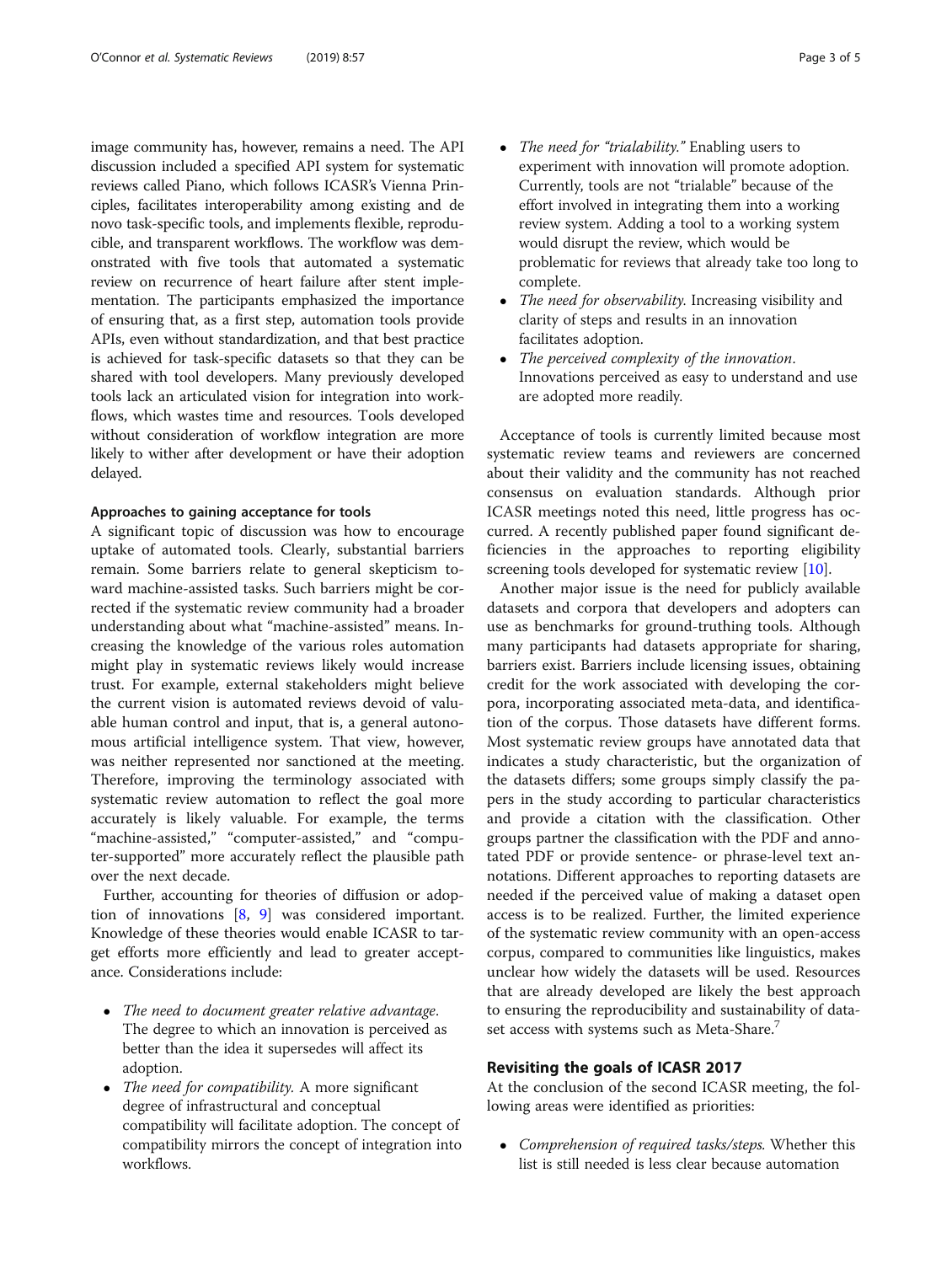could serve a purpose in all steps of systematic reviews. Further, the definition of a task or step is unclear. For example, some groups are interested in developing tools that encompass an entire step in the systematic review process, while others are interested in subtasks. A list of priority tasks could actually stifle innovation.

- Validation of tools. This topic has risen to a higher priority. At earlier meetings, the focus was on needed tools. However, this view has shifted somewhat, given the growth of the number of groups working on systematic reviews along with the recognition that existing tools can be repurposed for their use. The need now is to validate the available tools, and protocols are seen as a way to achieve this validation.
- Development of data extraction tools. Progress has been made in many areas of data extraction, which refers to extracting the relevant content data from a paper's methods and results and the meta-data about the paper, for example, authors and references. It seems likely that most tools being developed will involve computer assistance rather than complete automated detection.
- Interoperability standards. Interoperability remains an urgent need, and with each new tool that is not compatible with other systems, that need becomes more pressing.

## Conclusion and future goals

Based on the meeting's discussion, the following are identified as ICASR goals:

 Develop an ICASR website, link to and from the SR Toolbox

That the systematic review community is aware of the available resources is critical so that duplication of effort is avoided. Therefore, one goal is to create a website for ICASR and increase awareness of the SR Toolbox. This site also might provide guidance on how to create corpora, enable access to corpora, or link to corpora for others to use.

 Develop guidelines for evaluating tools and reporting automated tasks for systematic reviews

A working group will be formed to develop two or three protocol publications.

# **Endnotes**

<http://systematicreviewtools.com/>

<sup>2</sup><http://schizophrenia.cochrane.org/revman-hal-v4> 3 <https://www.tripdatabase.com>

4 [https://blog.tripdatabase.com/2017/11/21/](https://blog.tripdatabase.com/2017/11/21/autosynthesis-timeline-to-release/) [autosynthesis-timeline-to-release/](https://blog.tripdatabase.com/2017/11/21/autosynthesis-timeline-to-release/) <sup>5</sup>

# <https://hawcproject.org>

 $6$ DOI: <https://doi.org/10.13140/RG.2.2.28907.95529>, Appendix: traceable extracted data from included studies of tardive dyskinesia reviews. Available at [https://](https://www.researchgate.net/publication/308698005_Appendix_Traceable_Extracted_Data_from_Included_Studies_of_Tardive_Dyskinesia_Reviews?channel%E2%80%89=%E2%80%89doi&%2338;linkId%E2%80%89=%E2%80%8957ebe1c508ae92a5dbd051c1&%2338;showFulltext%E2%80%89=%E2%80%89true) [www.researchgate.net/publication/308698005\\_Appendix](https://www.researchgate.net/publication/308698005_Appendix_Traceable_Extracted_Data_from_Included_Studies_of_Tardive_Dyskinesia_Reviews?channel%E2%80%89=%E2%80%89doi&%2338;linkId%E2%80%89=%E2%80%8957ebe1c508ae92a5dbd051c1&%2338;showFulltext%E2%80%89=%E2%80%89true) [\\_Traceable\\_Extracted\\_Data\\_from\\_Included\\_Studies\\_of](https://www.researchgate.net/publication/308698005_Appendix_Traceable_Extracted_Data_from_Included_Studies_of_Tardive_Dyskinesia_Reviews?channel%E2%80%89=%E2%80%89doi&%2338;linkId%E2%80%89=%E2%80%8957ebe1c508ae92a5dbd051c1&%2338;showFulltext%E2%80%89=%E2%80%89true) [\\_Tardive\\_Dyskinesia\\_Reviews?channel=doi&linkId=](https://www.researchgate.net/publication/308698005_Appendix_Traceable_Extracted_Data_from_Included_Studies_of_Tardive_Dyskinesia_Reviews?channel%E2%80%89=%E2%80%89doi&%2338;linkId%E2%80%89=%E2%80%8957ebe1c508ae92a5dbd051c1&%2338;showFulltext%E2%80%89=%E2%80%89true) [57ebe1c508ae92a5dbd051c1&%2338;showFulltext=true](https://www.researchgate.net/publication/308698005_Appendix_Traceable_Extracted_Data_from_Included_Studies_of_Tardive_Dyskinesia_Reviews?channel%E2%80%89=%E2%80%89doi&%2338;linkId%E2%80%89=%E2%80%8957ebe1c508ae92a5dbd051c1&%2338;showFulltext%E2%80%89=%E2%80%89true) <sup>7</sup> <sup>7</sup><http://www.meta-share.org>

#### Abbreviations

APIs: Application programming interfaces; EPA: US Environmental Protection Agency; HAWC: Health Assessment Workspace Collaborative; ICASR: International Collaboration for Automation of Systematic Reviews; NIEHS: US National Institute of Environmental Health Sciences; PDF: Portable document format; RCTs: Randomized controlled trials; SEED: Systematic EvidEnce Disseminator

## Acknowledgements

The authors wish to thank ISCAR 2017 participates for their active and thoughtful discussions. They included Clive Adams, Sophia Ananiadou, Klara Brunnhuber, Matt Carter, Vince Doyle, Ailbhe Finnerty, Christopher Friis Berntsen, Sergio Graziosi, Dasha Herrmannova, Julian Higgins, Ryan Jones, Zbys Les, Chris Marshall, Iain Marshall, Andy Mitchell, Aurélie Névéol, Anna Noel-Storr, Karen Robinson, Andy Rooney, Charles Schmitt, Jodi Schneider, Emily Sena, Andy Shapiro, Neil Smalheiser, Birte Snilstveit, Frank Soboczenski, Rene Spijker, Ian Stefanison, Michele Taylor, Shane Thacker, Gert Van Valkenhoef, Byron Wallace, Vivian Welch, and Paul Whaley.

#### Funding

ISCAR 2017 was supported by the National Toxicology Program at the National Institutes of Health (Contract GS00Q14OADU417, Order HHSN273201600015U), The EPPI-Centre, University College London and Iowa State University.

#### Availability of data and materials

Not applicable.

## Disclaimer

The views expressed are those of the authors and do not necessarily represent the views or policies of the U.S. Environmental Protection Agency.

#### Authors' contributions

AOC prepared the first draft of the manuscript. All authors (AOC, GT, SBG, KAT, IS, JT, PG and MSW) participated in its review and revision. The National Toxicology program will pay for any publication costs. All authors read and approved the final manuscript.

#### Ethics approval and consent to participate

Not applicable.

Consent for publication

# Not applicable.

#### Competing interests

The authors declare that they have no competing interests.

## Publisher's Note

Springer Nature remains neutral with regard to jurisdictional claims in published maps and institutional affiliations.

#### Author details

<sup>1</sup>College of Veterinary Medicine, Iowa State University, 1800 Christensen Drive, Ames, IA 50011, USA. <sup>2</sup>Evidentli Pty Ltd, Sydney, Australia. <sup>3</sup>College of Engineering, Iowa State University, Ames, IA 50011, USA. <sup>4</sup>US Environmental Protection Agency, Research Triangle Park, NC 27711, USA. <sup>5</sup>EPPI-Centre,